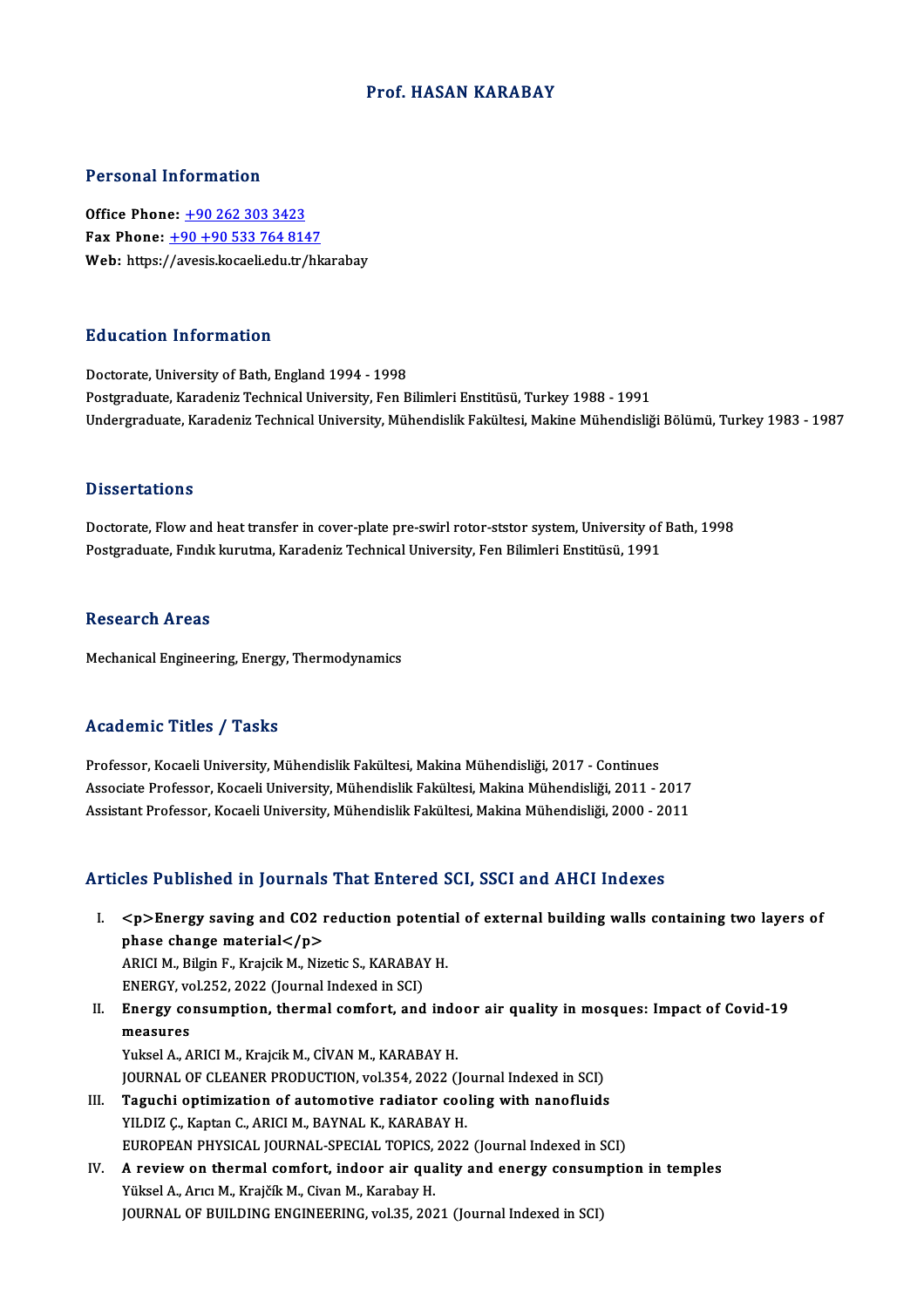V. EXCHANGE CHARACTERISTICS OF AN ANTHROPOGENICALLYMODIFIED LAGOON: AN EULERIAN-EXCHANGE CHARACTERISTICS OF AN ANTHROPOGENICALLY MODIFIED LAGOON: AN EULERI<br>LAGRANGIAN MODELING CASE STUDY WITH AN EMPHASIS ON THE NUMBER OF PARTICLES<br>Tangel Büyükçeleki B. KARARAY H. Bilgili A EXCHANGE CHARACTERISTICS OF AN A<br>LAGRANGIAN MODELING CASE STUDY V<br>Tansel Büyükçelebi B., KARABAY H., Bilgili A.<br>JOUPNAL OF ENVUDONMENTAL ENCINEEPIN JOURNAL OF ENVIRONMENTAL ENGINEERING AND LANDSCAPE MANAGEMENT, vol.29, no.3, pp.251-262, 2021 Tansel Büyükçelebi B., KARABAY H., Bilgili A. JOURNAL OF ENVIRONMENTAL ENGINEERING AND LANDSCAPE MANAGEMENT, vol.29, no.3, pp.251-262, 202<br>(Journal Indexed in SCI)<br>VI. Is the thermal transmittance of air-filled inclined multi-glazing windows similar to that of vertica (Journal Indexed in SCI)<br>Is the thermal transmittance of air-fill<br>ones?<br>Arıcı M., Tükel M., Yıldız Ç., Li D., Karabay H. Is the thermal transmittance of air-fille<br>ones?<br>Arıcı M., Tükel M., Yıldız Ç., Li D., Karabay H.<br>ENEPCY AND PHILDINCS .val 229, 2020 (Jo ENERGY AND BUILDINGS, vol.229, 2020 (Journal Indexed in SCI) Arıcı M., Tükel M., Yıldız Ç., Li D., Karabay H.<br>ENERGY AND BUILDINGS, vol.229, 2020 (Journal Indexed in SCI)<br>VII. Thermal performance based optimization of an office wall containing PCM under intermittent<br>cooling oper ENERGY AND BUILD<br>Thermal performa<br>cooling operation<br>Tungbilek E ABICLM Thermal performance based optimization of an of<br>cooling operation<br>Tuncbilek E., ARICI M., Krajcik M., Nizetic S., KARABAY H.<br>Applied Thermal Engineering vol 179, 2020 (Journal Inc cooling operation<br>Tuncbilek E., ARICI M., Krajcik M., Nizetic S., KARABAY H.<br>Applied Thermal Engineering, vol.179, 2020 (Journal Indexed in SCI Expanded) Tuncbilek E., ARICI M., Krajcik M., Nizetic S., KARABAY H.<br>Applied Thermal Engineering, vol.179, 2020 (Journal Indexed in SCI Expanded)<br>VIII. PCM integrated to external building walls: An optimization study on maximum acti Appli<br>PCM<br>heat heat<br>Arıcı M., Bilgin F., Nizetic S., Karabay H. heat<br>Arıcı M., Bilgin F., Nizetic S., Karabay H.<br>APPLIED THERMAL ENGINEERING, vol.165, 2020 (Journal Indexed in SCI)<br>Natural convection of nanofluid in a U shanod enclosure emphasis IX. Natural convection of nanofluid in a U-shaped enclosure emphasizing on the effect of cold rib **APPLIED THE<br>Natural con<br>dimensions** Yıldız Ç., Arıcı M., Karabay H., Bennacer R. Journal of Thermal Analysis and Calorimetry, 2020 (Journal Indexed in SCI) X. Experimental investigation of thermal comfort and CO(2)concentration inmosques: A case study in Journal of Thermal Analysis and Calorimetry, 20.<br>Experimental investigation of thermal com<br>warm temperate climate of Yalova, Turkey<br>Yuksel A. Arisi M. Kraisik M. Karabay H. Experimental investigation of therm<br>warm temperate climate of Yalova, 1<br>Yuksel A., Arıcı M., Krajcik M., Karabay H.<br>SUSTAINARLE CITIES AND SOCIETY vall warm temperate climate of Yalova, Turkey<br>Yuksel A., Arıcı M., Krajcik M., Karabay H.<br>SUSTAINABLE CITIES AND SOCIETY, vol.52, 2020 (Journal Indexed in SCI)<br>Comparison of a theoratisel and experimental thermal sonductivit Yuksel A., Arıcı M., Krajcik M., Karabay H.<br>SUSTAINABLE CITIES AND SOCIETY, vol.52, 2020 (Journal Indexed in SCI)<br>XI. Comparison of a theoretical and experimental thermal conductivity model on the heat transfer<br>performance SUSTAINABLE CITIES AND SOCIETY, vol.52, 2020 (Journal I<br>Comparison of a theoretical and experimental therm<br>performance of Al2O3-SiO2/water hybrid-nanofluid<br>Vidig Coaria M. Karabay H Comparison of a theoreti<br>performance of Al2O3-Si<br>Yıldız Ç., Arıcı M., Karabay H.<br>INTERNATIONAL JOURNAL ( performance of Al2O3-SiO2/water hybrid-nanofluid<br>Yıldız Ç., Arıcı M., Karabay H.<br>INTERNATIONAL JOURNAL OF HEAT AND MASS TRANSFER, vol.140, pp.598-605, 2019 (Journal Indexed in SCI)<br>Effect of inglination angle on natural co Yıldız Ç., Arıcı M., Karabay H.<br>INTERNATIONAL JOURNAL OF HEAT AND MASS TRANSFER, vol.140, pp.598-605, 2019 (Journa<br>XII. Effect of inclination angle on natural convection of nanofluids in a U-shaped cavity<br>Viduz C. Arist M. INTERNATIONAL JOURNAL (<br>Effect of inclination angle<br>Yıldız Ç., Arıcı M., Karabay H.<br>International Journal of Envi Effect of inclination angle on natural convection of nanofluids in a U-shaped cavity<br>Yıldız Ç., Arıcı M., Karabay H.<br>International Journal of Environmental Science and Technology, vol.16, no.9, pp.5289-5294, 2019 (Journal Yıldız Ç<br>Interna<br>in SCI)<br>Analya International Journal of Environmental Science and Technology, vol.16, no.9, pp.5289-5294, 2019 (Journal<br>in SCI)<br>XIII. Analysis of fluid flow and heat transfer characteristics in multiple glazing roofs with a special<br>annun in SCI)<br>Analysis of fluid flow and heat transfer<br>emphasis on the thermal performance<br>TÜKEL M. MUMCUOCLUK, APICLM, KARAE Analysis of fluid flow and heat transfer chare<br>temphasis on the thermal performance<br>TÜKEL M., MUMCUOGLU K., ARICI M., KARABAY H.<br>APRUED THERMAL ENGINEERING vol 148 pp.69. emphasis on the thermal performance<br>TÜKEL M., MUMCUOGLU K., ARICI M., KARABAY H.<br>APPLIED THERMAL ENGINEERING, vol.148, pp.694-703, 2019 (Journal Indexed in SCI) TÜKEL M., MUMCUOGLU K., ARICI M., KARABAY H.<br>APPLIED THERMAL ENGINEERING, vol.148, pp.694-703, 2019 (Journal Indexed in SCI)<br>XIV. Investigation on the melting process of phase change material in a square cavity with a sing APPLIED THERMAL ENGINEERING, vol.148, pp.<br>Investigation on the melting process of ph<br>attached at the center of the heated wall?<br>Aris M. Tutungu E. Karabay H. Campo A. Investigation on the melting process<br>attached at the center of the heated v<br>Arıcı M., Tutuncu E., Karabay H., Campo A.<br>EPI Applied Physics vel 22, 2012 (Journal attached at the center of the heated wall?<br>Arici M., Tutuncu E., Karabay H., Campo A.<br>EPJ Applied Physics, vol.83, 2018 (Journal Indexed in SCI) XV. MIXED CONVECTION FLOWOF Al2O3-WATER NANOFLUID IN A TWO-SIDED LID-DRIVEN CAVITY EPJ Applied Physics, vol<br>MIXED CONVECTION<br>WITH WAVY WALLS<br>KARARAY H MIXED CON<br>WITH WAV<br>KARABAY H.<br>HEAT TRANS WITH WAVY WALLS<br>KARABAY H.<br>HEAT TRANSFER RESEARCH, vol.49, no.2, pp.91-102, 2018 (Journal Indexed in SCI)<br>Melting of papoporticle ophaneed poreffin way in a restangular enclosure KARABAY H.<br>HEAT TRANSFER RESEARCH, vol.49, no.2, pp.91-102, 2018 (Journal Indexed in SCI)<br>XVI. Melting of nanoparticle-enhanced paraffin wax in a rectangular enclosure with partially active walls<br>Arici M., Tutuncu E., Kan HEAT TRANSFER RESEARCH, vol.49, no<br>Melting of nanoparticle-enhanced <sub>]</sub><br>Arici M., Tutuncu E., Kan M., Karabay H.<br>INTERNATIONAL JOURNAL OF HEAT AL Melting of nanoparticle-enhanced paraffin wax in a rectangular enclosure with partially active v<br>Arici M., Tutuncu E., Kan M., Karabay H.<br>INTERNATIONAL JOURNAL OF HEAT AND MASS TRANSFER, vol.104, pp.7-17, 2017 (Journal Ind Arici M., Tutuncu E., Kan M., Karabay H.<br>INTERNATIONAL JOURNAL OF HEAT AND MASS TRANSFER, vol.104, pp.7-17, 2017 (Journal Ind<br>XVII. Investigation of heat insulation performance of hollow clay bricks filled with perlite<br>Ang INTERNATIONAL JOURNAL OF<br>Investigation of heat insul:<br>Arıcı M., Yılmaz B., Karabay H.<br>Asta Physisa Polonisa A. val 1 Investigation of heat insulation performance of hollow clay bricks filled with perlite<br>Arıcı M., Yılmaz B., Karabay H.<br>Acta Physica Polonica A, vol.130, pp.266-268, 2016 (Journal Indexed in SCI)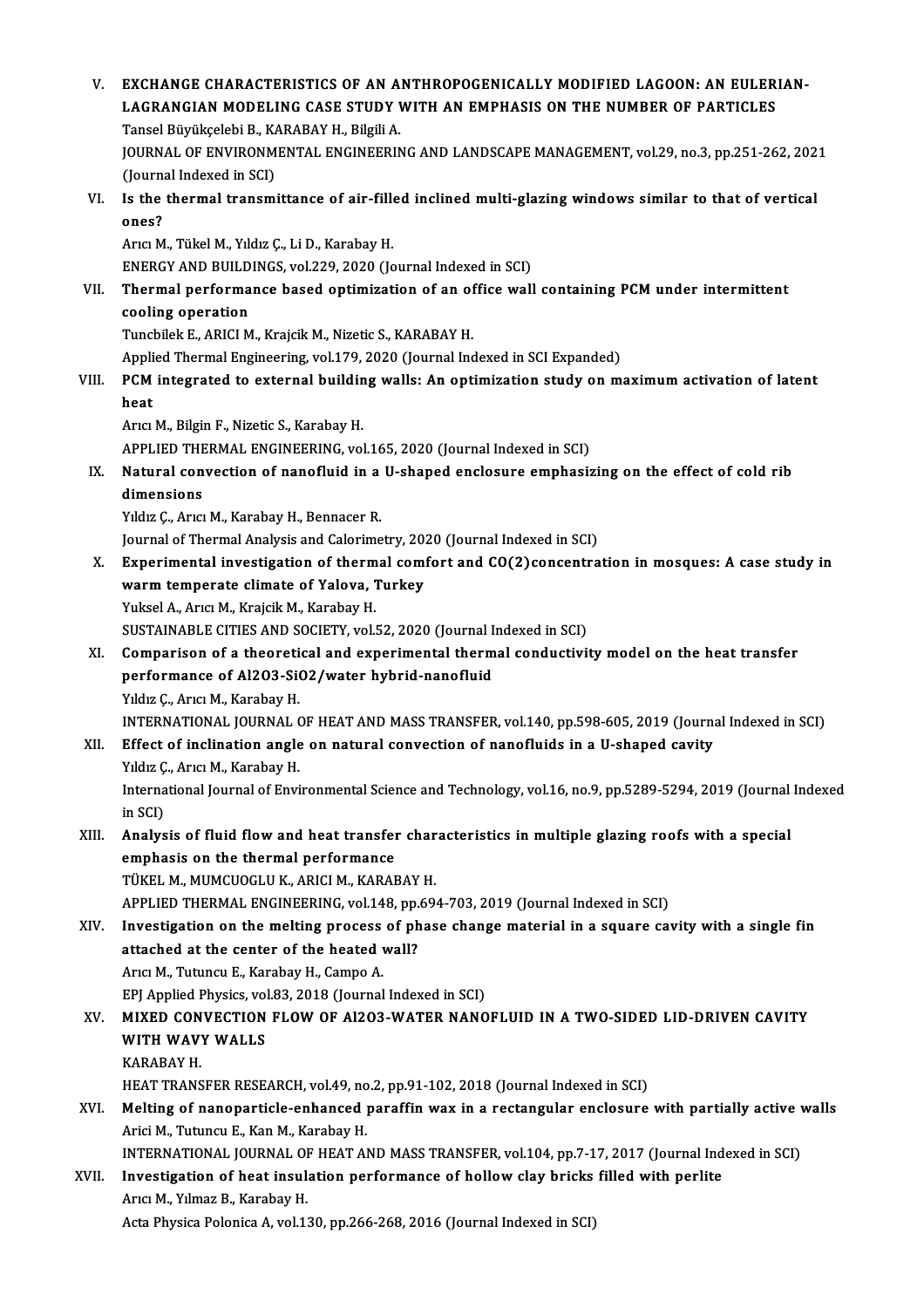| XVIII.  | Thermal analysis of bipolar microelectronic devices                                                                |
|---------|--------------------------------------------------------------------------------------------------------------------|
|         | AYDEMIR M., ARICI M., KARABAY H.                                                                                   |
|         | HIGH TEMPERATURES-HIGH PRESSURES, vol.45, no.2, pp.155-161, 2016 (Journal Indexed in SCI)                          |
| XIX.    | Flow and heat transfer in double, triple and quadruple pane windows                                                |
|         | ARICI M., KARABAY H., KAN M.                                                                                       |
|         | ENERGY AND BUILDINGS, vol.86, pp.394-402, 2015 (Journal Indexed in SCI)                                            |
| XX.     | Effect of aspect ratio on natural convection in a cavity with wavy walls                                           |
|         | Arıcı M., Kan M., Karabay H.                                                                                       |
|         | Acta Physica Polonica A, vol.128, pp.197-200, 2015 (Journal Indexed in SCI)                                        |
| XXI.    | A numerical investigation of fluid flow and heat transfer inside a room for floor heating and wall                 |
|         | heating systems                                                                                                    |
|         | KARABAY H., ARICI M., SANDIK M.                                                                                    |
|         | ENERGY AND BUILDINGS, vol.67, pp.471-478, 2013 (Journal Indexed in SCI)                                            |
| XXII.   | Multiple pane window applications in various climatic regions of Turkey                                            |
|         | KARABAY H., ARICI M.                                                                                               |
|         | ENERGY AND BUILDINGS, vol.45, pp.67-71, 2012 (Journal Indexed in SCI)                                              |
| XXIII.  | Experimental investigation of inclined liquid water jet flow onto vertically located superhydrophobic              |
|         | surfaces                                                                                                           |
|         | Kibar A., Karabay H., Yiğit K. S., Ucar I. O., Erbil H. Y.                                                         |
|         | EXPERIMENTS IN FLUIDS, vol.49, no.5, pp.1135-1145, 2010 (Journal Indexed in SCI)                                   |
| XXIV.   | Determination of optimum thickness of double-glazed windows for the climatic regions of Turkey                     |
|         | Arici M., Karabay H.                                                                                               |
|         | ENERGY AND BUILDINGS, vol.42, pp.1773-1778, 2010 (Journal Indexed in SCI)                                          |
| XXV     | The thermo-economic optimization of hot-water piping systems: A parametric study of the effect of                  |
|         | the system conditions                                                                                              |
|         | Karabay H<br>STROJNISKI VESTNIK-JOURNAL OF MECHANICAL ENGINEERING, vol.53, no.9, pp.548-555, 2007 (Journal Indexed |
|         | in SCI)                                                                                                            |
| XXVI.   | Thermo-economic optimization of hot water piping systems: A comparison study                                       |
|         | Ozturk İ. T., Karabay H., Bilgen E.                                                                                |
|         | ENERGY, vol.31, no.12, pp.2094-2107, 2006 (Journal Indexed in SCI)                                                 |
| XXVII.  | Predictions of effect of swirl on flow and heat transfer in a rotating cavity                                      |
|         | Karabay H., Wilson M., Owen J.                                                                                     |
|         | INTERNATIONAL JOURNAL OF HEAT AND FLUID FLOW, vol.22, no.2, pp.143-155, 2001 (Journal Indexed in SCI)              |
| XXVIII. | Performance of pre-swirl rotating-disc systems                                                                     |
|         | Karabay H., Pilbrow R., Wilson M., Owen J.                                                                         |
|         | JOURNAL OF ENGINEERING FOR GAS TURBINES AND POWER-TRANSACTIONS OF THE ASME, vol.122, no.3,                         |
|         | pp.442-450, 2000 (Journal Indexed in SCI)                                                                          |
| XXIX.   | Heat transfer in a "cover-plate" preswirl rotating-disk system                                                     |
|         | Pilbrow R., Karabay H., Wilson M., Owen J.                                                                         |
|         | JOURNAL OF TURBOMACHINERY-TRANSACTIONS OF THE ASME, vol.121, no.2, pp.249-256, 1999 (Journal Indexed               |
|         | in SCI)                                                                                                            |
| XXX.    | Flow in a "cover-plate" preswirl rotor-stator system - Authors' closure                                            |
|         | Karabay H., Chen J., Pilbrow R., Wilson M., Owen J.                                                                |
|         | JOURNAL OF TURBOMACHINERY-TRANSACTIONS OF THE ASME, vol.121, no.1, pp.166, 1999 (Journal Indexed in                |
|         | SCI)                                                                                                               |
| XXXI.   | Flow in a "cover-plate" preswirl rotor-stator system                                                               |
|         | Karabay H., Chen J., Pilbrow R., Wilson M., Owen J.                                                                |
|         | JOURNAL OF TURBOMACHINERY-TRANSACTIONS OF THE ASME, vol.121, no.1, pp.160-166, 1999 (Journal Indexed               |
|         | in SCI)                                                                                                            |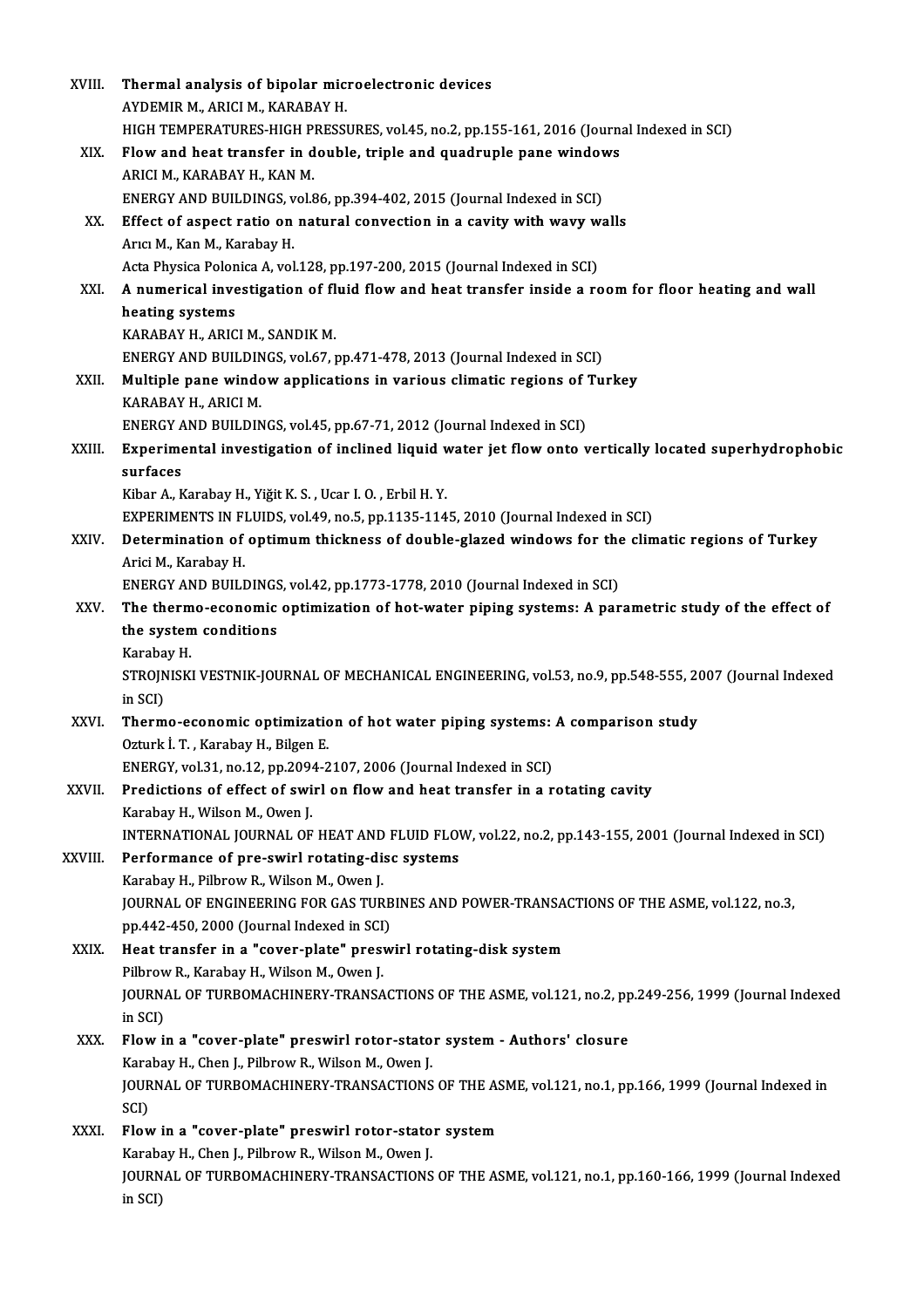### Articles Published in Other Journals

rticles Published in Other Journals<br>I. Comparison of thermal response times of historical and modern building wall materials<br>Wikeel A. ARICLM, KARARAY H Yüksel A., ARICI M., Central responsion of thermal responsion<br>Yüksel A., ARICI M., KARABAY H.<br>Journal of Thermal Engineering Comparison of thermal response times of historical and modern building wall m<br>Yüksel A., ARICI M., KARABAY H.<br>Journal of Thermal Engineering, vol.7, no.6, pp.1506-1518, 2021 (Journal Indexed in ESCI)<br>Mived convection heat

Yüksel A., ARICI M., KARABAY H.<br>Journal of Thermal Engineering, vol.7, no.6, pp.1506-1518, 2021 (Journal Indexed in ESCI)<br>II. Mixed convection heat transfer of nanofluids in a trapezoidal cavity having an adiabatic squar Journal of The<br>Mixed conve<br>at its center<br>Arra M. Konte Mixed convection heat tran<br>at its center<br>Arıcı M., Kaptan Ç., Karabay H.<br>Bassarsh en Engineering Strue

Research on Engineering Structures and Materials, vol.28, no.5, pp.359-366, 2017 (Refereed Journals of Other Institutions) Arıcı M., Kapt<br>Research on<br>Institutions)

# nsututions)<br>Refereed Congress / Symposium Publications in Proceedings

- efereed Congress / Symposium Publications in Proceedings<br>I. Tarihi ve Modern Binalarda Duvar Yapılarının Isıl Performansa Etkileri<br>VÜKSEL A ARICI M. KARARAY H YÖÖR SONGI OSS 7-03 MIPOSID<br>Tarihi ve Modern Binalarda D<br>YÜKSEL A., ARICI M., KARABAY H.<br>22-ISL PİLİMİ VE TEKNİĞİ KONCP Tarihi ve Modern Binalarda Duvar Yapılarının Isıl Performansa Etkiler<br>YÜKSEL A., ARICI M., KARABAY H.<br>22. ISI BİLİMİ VE TEKNİĞİ KONGRESİ, Kocaeli, Turkey, 11 - 14 September 2019<br>Constructal Theory and Its Bosont Annlisatio YÜKSEL A., ARICI M., KARABAY H.<br>22. ISI BİLİMİ VE TEKNİĞİ KONGRESİ, Kocaeli, Turkey,<br>II. Constructal Theory and Its Recent Applications<br>CETVIN E. KARAPAY H
- 22. ISI BİLİMİ VE TEKNİ<br>Constructal Theory a<br>ÇETKİN E., KARABAY H.<br>22nd Congress on Theri CETKİN E., KARABAY H.<br>22nd Congress on Thermal Science and Technology (CTST 2019), Kocaeli, Turkey, 11 - 13 September 2019

## CETKIN E., KARABAY H.<br>22nd Congress on Thermal Science and Technology (CTST 2019), Kocaeli, Turkey, 11 - 13 September 20<br>III. Investigation of Effect of Window-to-Wall Ratio on the Indoor Air Temperature by Lumped<br>Conseita **22nd Congress on Therm:<br>Investigation of Effect<br>Capacitance Approach**<br>Vulgel A. ABICLM, KABAI Investigation of Effect of Wir<br>Capacitance Approach<br>Yuksel A., ARICI M., KARABAY H.<br>4th International Conference on

Capacitance Approach<br>Yuksel A., ARICI M., KARABAY H.<br>4th International Conference on Smart and Sustainable Technologies (SpliTech), Croatia, 18 - 21 June 2019,<br>nn 414 419 Yuksel A., AF<br>4th Internati<br>pp.414-419<br>A discussio 4th International Conference on Smart and Sustainable Technologies (SpliTech), Croatia, 1<br>pp.414-419<br>IV. A discussion on estimating overall heat transfer coefficient for composite walls<br>KANDIBA ILE ABICIM KABARAY H

## pp.414-419<br>IV. A discussion on estimating overall heat transfer coefficient for composite walls<br>KANDIRA U. E., ARICI M., KARABAY H. A discussion on estimating overall heat transfer coefficient for composite walls<br>KANDIRA U. E. , ARICI M., KARABAY H.<br>5th International Conference on Computational and Experimental Science and Engineering, 12-16 October 20

KANDIRA U. E. , ARICI M., KARABAY H.<br>5th International Conference on Comp<br>Antalya, Turkey, 12 - 16 October 2018<br>Numerical Investigation of natural Sth International Conference on Computational and Experimental Science and Engineering, 12-16 Oct<br>Antalya, Turkey, 12 - 16 October 2018<br>V. Numerical Investigation of natural convection in a U-shaped cavity filled with nano

Antalya, Turkey, 12 - 16 October<br>Numerical Investigation of na<br>YILDIZ Ç., ARICI M., KARABAY H.<br>Eth International Conference on Numerical Investigation of natural convection in a U-shaped cavity filled with nanofluids<br>TILDIZ Ç., ARICI M., KARABAY H.<br>5th International Conference on Computational and Experimental Science and Engineering, 12-16 Octobe

YILDIZ Ç., ARICI M., KARABAY H.<br>5th International Conference on Comp<br>Antalya, Turkey, 12 - 16 October 2018<br>Effect of inclination angle on natur 5th International Conference on Computational and Experimental Science and Engineering, 12-<br>Antalya, Turkey, 12 - 16 October 2018<br>VI. Effect of inclination angle on natural convection of nanofluids in a U-shaped cavity<br>VII

## Antalya, Turkey, 12 - 16 October<br>Effect of inclination angle on<br>YILDIZ Ç., ARICI M., KARABAY H.<br>Eth International Conference on Effect of inclination angle on natural convection of nanofluids in a U-shaped cavity<br>YILDIZ Ç., ARICI M., KARABAY H.<br>5th International Conference on Computational and Experimental Science and Engineering, 12-16 October 201

YILDIZ Ç., ARICI M., KARABAY H.<br>5th International Conference on Comp<br>Antalya, Turkey, 12 - 16 October 2018<br>SÜRERISI ANMAZ VÜZEV ÜZERİNE 5th International Conference on Computational and Experimental Science and Engineering, 1<br>Antalya, Turkey, 12 - 16 October 2018<br>VII. SÜPERISLANMAZ YÜZEY ÜZERİNE GÖNDERİLEN DAMLANIN ZIPLAMA DAVRANIŞI<br>Vonal M. Kibar A. Karab

## Antalya, Turkey, 12 - 16 Octob<br>SÜPERISLANMAZ YÜZEY Ü.<br>Vonal M., Kibar A., Karabay H.<br>4. Hluslanares: Katılımlı Anada Vonal M., Kibar A., Karabay H.

4. Uluslararası Katılımlı Anadolu Enerji Sempozyumu (AES 2018), Edirne, Turkey, 18 - 20 April 2018, pp.2082-<br>2089 4. Uluslararası Katılımlı Anadolu Enerji Sempozyumu (AES 2018), Edirne, Turkey, 18 - 20 April 2018, pp.2082-<br>2089<br>VIII. CFD Analysis of Melting Process in an Enclosure: Effect of Fin and Nanoparticle on the Melting Rate<br>AP

## 2089<br>CFD Analysis of Melting Proce<br>ARICI M., Tütüncü E., KARABAY H.<br><sup>2rd International Conference on S</sup> CFD Analysis of Melting Process in an Enclosure: Effect of Fin and Nanoparticle on the Melting Rate<br>ARICI M., Tütüncü E., KARABAY H.<br>3rd International Conference on Smart and Sustainable Technologies, 26-29 June 2018, Spli

ARICI M., Tütüncü E., KARABAY H.<br>3rd International Conference on Smart and Sustainable Technologies, 26-29 June 2018, Split, Croatia, 26 - 29 June<br>2018 3rd International Conference on Smart and Sustainable Technologies, 26-29 June 2018, Split, Croatia, 26 - 29 June 2018<br>IX. Numerical Investigation of the Integration of Phase Change Material on Solar Domestic Hot Water<br>Sys

2018<br>Numeric<br>System<br>sisMAN System<br>ŞİŞMAN S., ARICI M., SEÇİLMİŞ M., KARABAY H.

System<br>ŞİŞMAN S., ARICI M., SEÇİLMİŞ M., KARABAY H.<br>8th International 100 Renewable Energy Conference, 7-9 May 2018, Istanbul, Turkey, 07 May 2018 - 09 May 2019<br>Predistion of Ontimum Cooling Borformanes Improvement for Car

X. Prediction of Optimum Cooling Performance Improvement for Car Radiator Applications<br>KAPTAN C., ARICI M., BAYNAL K., KARABAY H. 8th International 100 Renewable Energy Conf<br><mark>Prediction of Optimum Cooling Performa</mark><br>KAPTAN Ç., ARICI M., BAYNAL K., KARABAY H.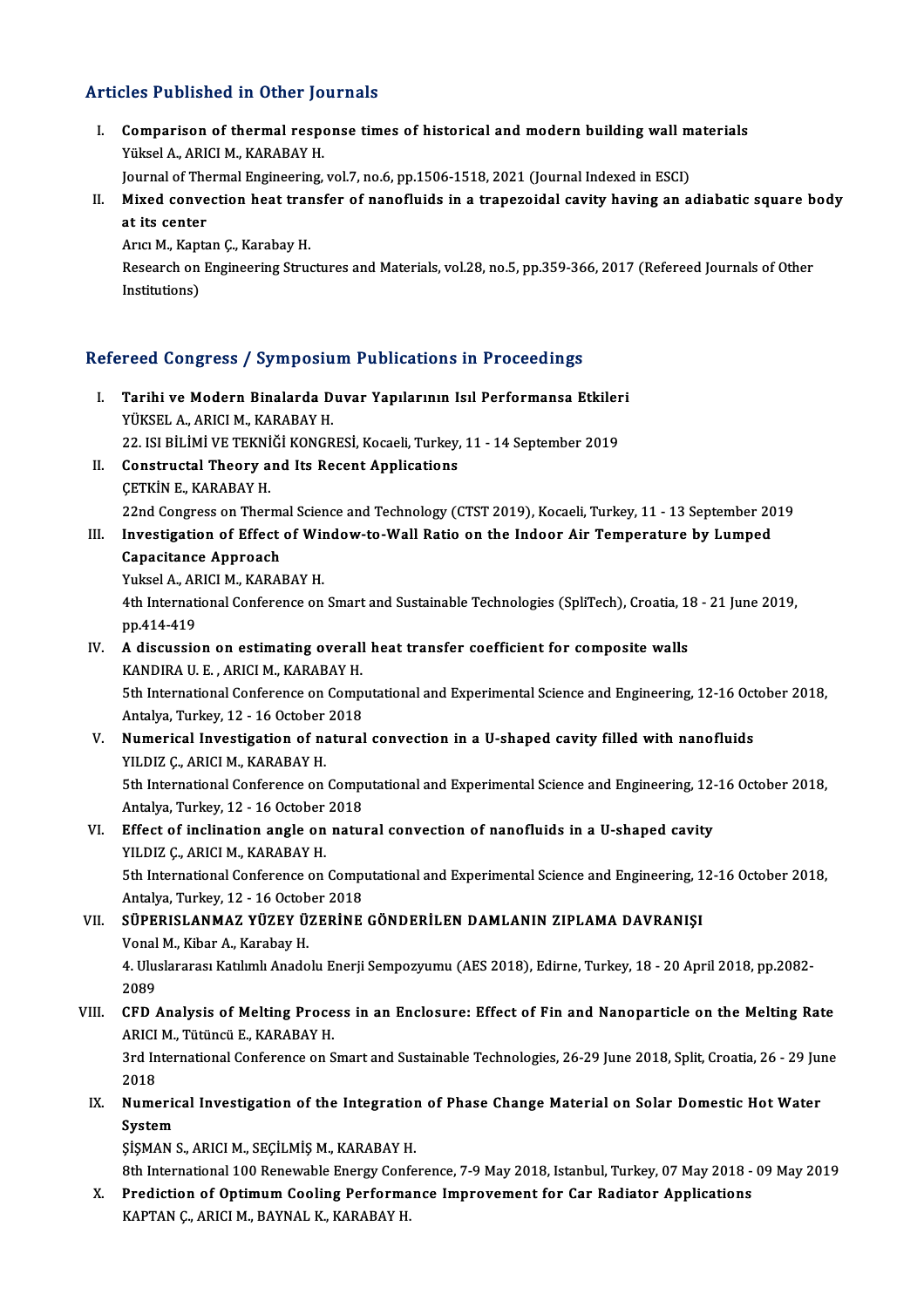International Conference on Progresses in Automotive Technologies, 10-12 May 2018, Istanbul, Turkey, 10 - 12<br>May 2018 Internation<br>May 2018<br>Determin

International Conference on Progresses in Automotive Technologies, 10-12 May 2018, Istanbul, Turkey, 10 - 12<br>May 2018<br>XI. Determination of Economically Advantageous Locations for Optimum Insulation Thickness in Turkey<br>Cons May 2018<br>Determination of Economically Advantageous Loc<br>Considering Heating and Cooling Loads Together<br>TÜKEL M. ARICLM, KARARAY H Determination of Economical<br>Considering Heating and Cool<br>TÜKEL M., ARICI M., KARABAY H.<br>4th Anatolian Energy Symnosium 4th Anatolian Energy Symposium with International Participation, 4th Anatolian Energy Symposium, Edirne,<br>Turkey, 18 - 20 April 2018 TÜKEL M., ARICI M., KARABAY H. 4th Anatolian Energy Symposium with International Participation, 4th Anatolian Energy Symposi<br>Turkey, 18 - 20 April 2018<br>XII. SOĞUK AKIŞKANLI SÜPERSONİK EJEKTÖRLERİN PERFORMANSININ İYİLEŞTİRİLMESİ<br>CÜLYÜZ V. SARMAN M.C. KAR Turkey, 18 - 20 April 2018<br>S<mark>OĞUK AKIŞKANLI SÜPERSONİK EJE</mark><br>GÜLYÜZ V., SARMAN M. C. , KARABAY H.<br>4. Uluslararası Katılımlı Anadalıı Enerii S 50ĞUK AKIŞKANLI SÜPERSONİK EJEKTÖRLERİN PERFORMANSININ İYİLEŞTİRİLMESİ<br>GÜLYÜZ V., SARMAN M. C. , KARABAY H.<br>4. Uluslararası Katılımlı Anadolu Enerji Sempozyumu, Edirne, Turkey, 18 - 20 April 2018, vol.2, pp.819-829<br>DROBLET GÜLYÜZ V., SARMAN M. C. , KARABAY H.<br>4. Uluslararası Katılımlı Anadolu Enerji Sempozyumu, Edirne, Turkey, 18 - 20 April 2018<br>XIII. DROPLET IMPACT ON SLIPPERY AND STICKY SUPERHYDROPHOBIC SURFACE<br>Karabay H. Kibar A. Vanal M. 4. Uluslararası Katılımlı Anado<br>DROPLET IMPACT ON SLIP<br>Karabay H., Kibar A., Vonal M.<br>International Conference on E INTERNATIONAL STICKY SUPERHYDROPHOBIC SURFACE<br>International Conference on Engineering Technologies (ICENTE'17), Konya, Turkey, 7 - 09 December 2017, pp.102<br>International Conference on Engineering Technologies (ICENTE'17), Karabay H., Kibar A., Vonal M.<br>International Conference on Engineering Technologies (ICENTE'17), Konya, Turkey, 7 - 09 December 2017, pp.10<br>APICIM TÜTÜNCÜ E KARARAY H. CAMPO A International Conference on Engineering Tech<br>Investigation on the melting process of P<br>ARICI M., TÜTÜNCÜ E., KARABAY H., CAMPO A.<br>International Conference on Materials Energy. Investigation on the melting process of PCM in a square<br>ARICI M., TÜTÜNCÜ E., KARABAY H., CAMPO A.<br>International Conference on Materials Energy, 6 - 09 July 2017<br>CED Analysis of Flow and Host Transfor in an Inclined P ARICI M., TÜTÜNCÜ E., KARABAY H., CAMPO A.<br>International Conference on Materials Energy, 6 - 09 July 2017<br>XV. CFD Analysis of Flow and Heat Transfer in an Inclined Double Glazing Window mumcuoğlu k., ARICI M., KARABAY H., kan m. CFD Analysis of Flow and Heat Transfer in an Inclined Double Glazing Wind<br>mumcuoğlu k., ARICI M., KARABAY H., kan m.<br>ENTECH '16 / IV. International Energy Technologies Conference, 15 December 2016<br>Numerisel Investigation o mumcuoğlu k., ARICI M., KARABAY H., kan m.<br>ENTECH '16 / IV. International Energy Technologies Conference, 15 December 2016<br>XVI. Numerical Investigation on Mixed Convection of Nanofluids in a TrapezoidalCavity with Adia ENTECH '16 / IV. Internati<br>Numerical Investigation<br>Square Block at Center<br>kantan s. APICI M. KARAP Numerical Investigation on N<br>Square Block at Center<br>kaptan ç., ARICI M., KARABAY H.<br><sup>9th International Foe Energy Syr</sub></sup> Square Block at Center<br>kaptan ç., ARICI M., KARABAY H.<br>8th International Ege Energy Syposium, 11 - 13 May 2016<br>THERMAL REREORMANCE OF A MILLTI HOLED RRIC kaptan ç., ARICI M., KARABAY H.<br>8th International Ege Energy Syposium, 11 - 13 May 2016<br>XVII. THERMAL PERFORMANCE OF A MULTI HOLED BRICKCONSIDERING DIFFERENT HOLE SHAPES AND<br>HOLEARRANCEMENTS 8th International Ege Ener<br>THERMAL PERFORMAN<br>HOLEARRANGEMENTS THERMAL PERFORMANCE OF<br>HOLEARRANGEMENTS<br>Uludaş M. Ç. , Arıcı M., Karabay H.<br><sup>2nd</sup> International Conference on <sup>1</sup> HOLEARRANGEMENTS<br>Uludaş M. Ç. , Arıcı M., Karabay H.<br>3rd International Conference on Thermophysical andMechanical Properties of Advanced Materials, İzmir, Turkey,<br>1 - 03 September 2016 Uludas M. C., Arıcı M., Karabay H. 3rd International Conference on Thermophysical andMechanical Properties of Advanced Materials<br>1 - 03 September 2016<br>XVIII. Investigation of Heat Insulation Performance of Hollow Clay Bricks Filled With Perlite<br>ABICIM Betyb 1 - 03 September 2016<br>Investigation of Heat Insulatio<br>ARICI M., Batuhan Y., KARABAY H.<br>2nd International Conference on G ARICI M., Batuhan Y., KARABAY H.<br>2nd International Conference on Computational and Experimental Science and Engineering, 14 - 19 October 2015 ARICI M., Batuhan Y., KARABAY H.<br>2nd International Conference on Computational and Experimental Science and Enging<br>XIX. Investigation of melting of nanoparticle enhanced phase change materials 2nd International Conference on Compu<br>Investigation of melting of nanopart<br>ARICI M., mirac k., KARABAY H., Ensar T.<br>ANOTECUNOLOCY and NANOMATERIAL Investigation of melting of nanoparticle enhanced phase chang<br>ARICI M., mirac k., KARABAY H., Ensar T.<br>ANOTECHNOLOGY and NANOMATERIALS NANO, 26 - 29 August 2015<br>REREORMANCE AND EMISSIONS OF A MICRO TURRINE FUEL EI ARICI M., mirac k., KARABAY H., Ensar T.<br>ANOTECHNOLOGY and NANOMATERIALS NANO, 26 - 29 August 2015<br>XX. PERFORMANCE AND EMISSIONS OF A MICRO-TURBINE FUELED WITH JP8-CANOLA BIODIESEL<br>MIYTURES ANOTECHN<mark><br>PERFORMA</mark><br>MIXTURES<br>DÜLCEP 7 PERFORMANCE AND EMISSIONS OF A MICRO-TURBINE FUELED WITH JP8-CANOLA BIODIE:<br>MIXTURES<br>DÜLGER Z., ASLAN S., ARICI M., CATORI C., KARABAY H., POLAT N., AKSIT I. M. , SARAÇ H. İ. , GOKALP B.<br>ASME Turba Evro: Turbina Tachnical MIXTURES<br>DÜLGER Z., ASLAN S., ARICI M., CATORI C., KARABAY H., POLAT N., AKSIT I. M. , SARAÇ H. İ. , GOKALP B.<br>ASME Turbo Expo: Turbine Technical Conference and Exposition, Düsseldorf, Germany, 16 - 20 June 2014<br>İC CİDARLI DÜLGER Z., ASLAN S., ARICI M., CATORI C., KARABAY H., POLAT N., AKSIT I. M. , SARAÇ H. İ. , GOKALP B.<br>ASME Turbo Expo: Turbine Technical Conference and Exposition, Düsseldorf, Germany, 16 - 20 June 2014<br>XXI. İÇ CİDARI ISLA ASME Turbo Expo: Turbine Technical Conference and Exposition, Düsseldorf, Ge<br>İÇ CİDARI ISLANMAZ MALZEME İLE KAPLI DAİRESEL BİR BORU İÇİNDI<br>BÖLGEDEKİ BASINÇ DÜŞÜMÜNÜN TEORİK ve DENEYSEL İNCELENMESİ<br>Kibar A. Karabay H. Yiğit KibarA.,KarabayH.,YiğitK.S. ,OrkanUçar İ.,ErbilH.Y. IVEgeEnerjiSempozyumu, İzmir,Turkey,23 -25April2008

### Supported Projects

Supported Projects<br>KARABAY H., Project Supported by Higher Education Institutions, Süperhidrofobik-Hidrofilik Yivli Hibrit Yüzeylerin<br>Viskas Diransi Araktabilme Kabiliyetinin Balirlanmesi, 2019, 2020 URP DI CORT I DJOCES<br>KARABAY H., Project Supported by Higher Education Institutions, S<br>Viskoz Direnci Azaltabilme Kabiliyetinin Belirlenmesi, 2019 - 2020<br>ABICI M. KARABAY H. Industrial Thesis Preject. Eu tini burdelah d KARABAY H., Project Supported by Higher Education Institutions, Süperhidrofobik-Hidrofilik Yivli Hibrit Yüzeylerin<br>Viskoz Direnci Azaltabilme Kabiliyetinin Belirlenmesi, 2019 - 2020<br>ARICI M., KARABAY H., Industrial Thesis

Viskoz Direnci Azaltabilme Kabiliyetinin Belirlenme<br>ARICI M., KARABAY H., Industrial Thesis Project, Ev<br>sağlayacak hava yönlendirici tasarımı, 2014 - 2015